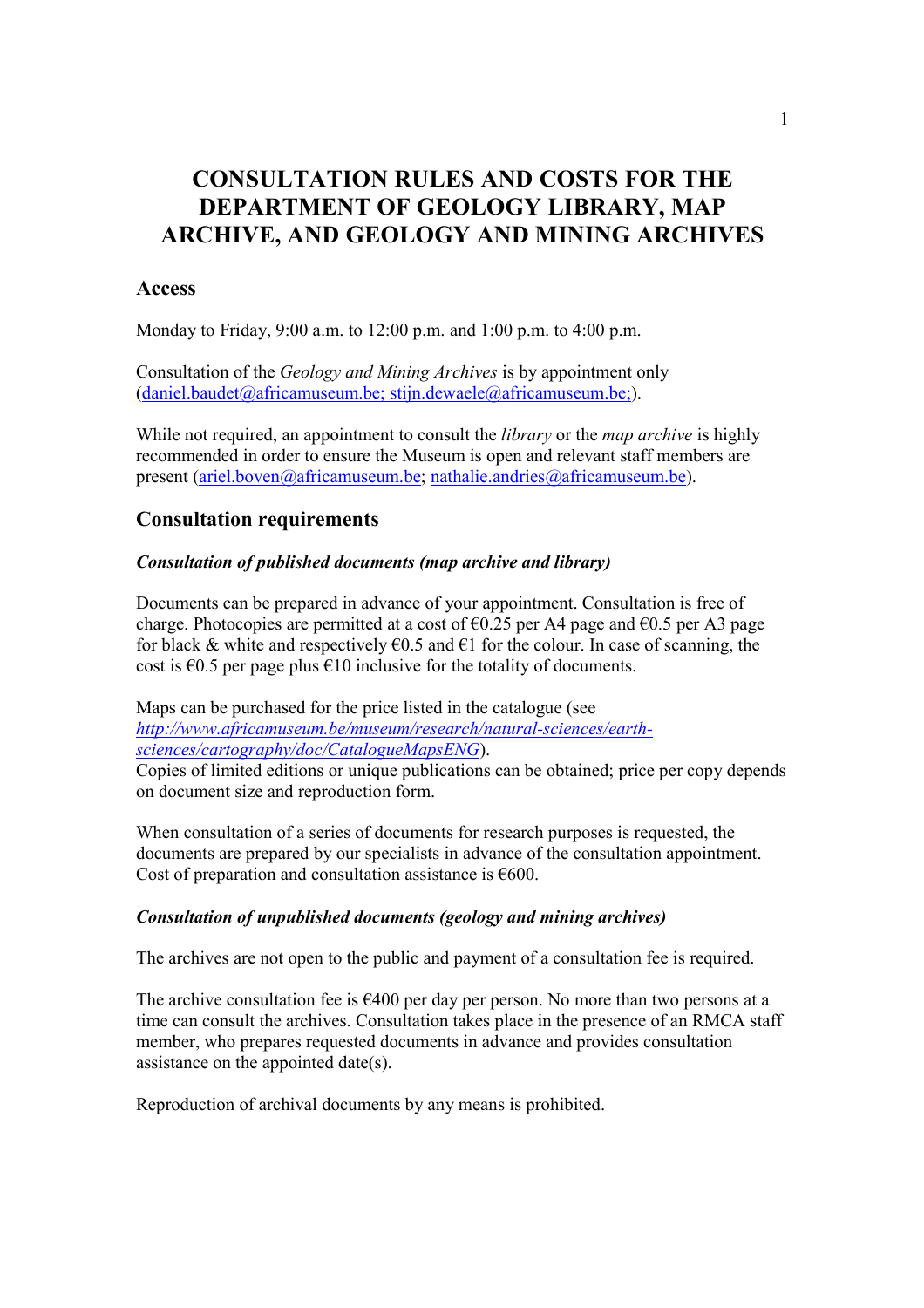Selecting archive files for consultation is carried out by using our database to produce a list of files corresponding to your selection criteria (location, subject, etc.). Searches concerning the Democratic Republic of Congo can be conducted at www.DRCmining.com, which links to Museum archives and those of various Congolese *institutes* 

All search criteria should be communicated when making the appointment so that we can conduct our own search; our experience enables us to refine search results and reduce the number of irrelevant files, which helps us prepare documents in advance of the consultation appointment.

Although we usually no longer produce reports on our archives, we can propose – provided staff is available – a more rigorous sorting procedure for a search in our database that results in a long list of possibilities. This more rigorous sorting refines results and reduces their number, and costs €600 per day; we usually provide a cost estimate for the entire project in question.

## Remarks

Most of these archives concern the pre-independence era of Congo, Rwanda and Burundi.

Most archival documents are in French.

To expand the database, more than 5,000 files were reviewed very rapidly in order to record places, chemical elements, and other very general information on their content, but excepting a few particular cases, no further examination of them was undertaken by our departments; while it's possible to select a file based on these simple sorting criteria, actual file content is not indicated. Archive file consultation does not always result in finding the sought after information, in which case the Museum cannot be held responsible.

## **Notice**

1 A certain level of geological knowledge is necessary to consult the archives successfully. The Museum itself cannot provide such support but it can provide a list of consultants who do, or who write on-demand briefings.

2 All information given to our departments in the context of these consultations is not disseminated, as we are bound by the professional confidentiality required of our task.

3 The Museum cannot request visas or provide documentation in support of such requests.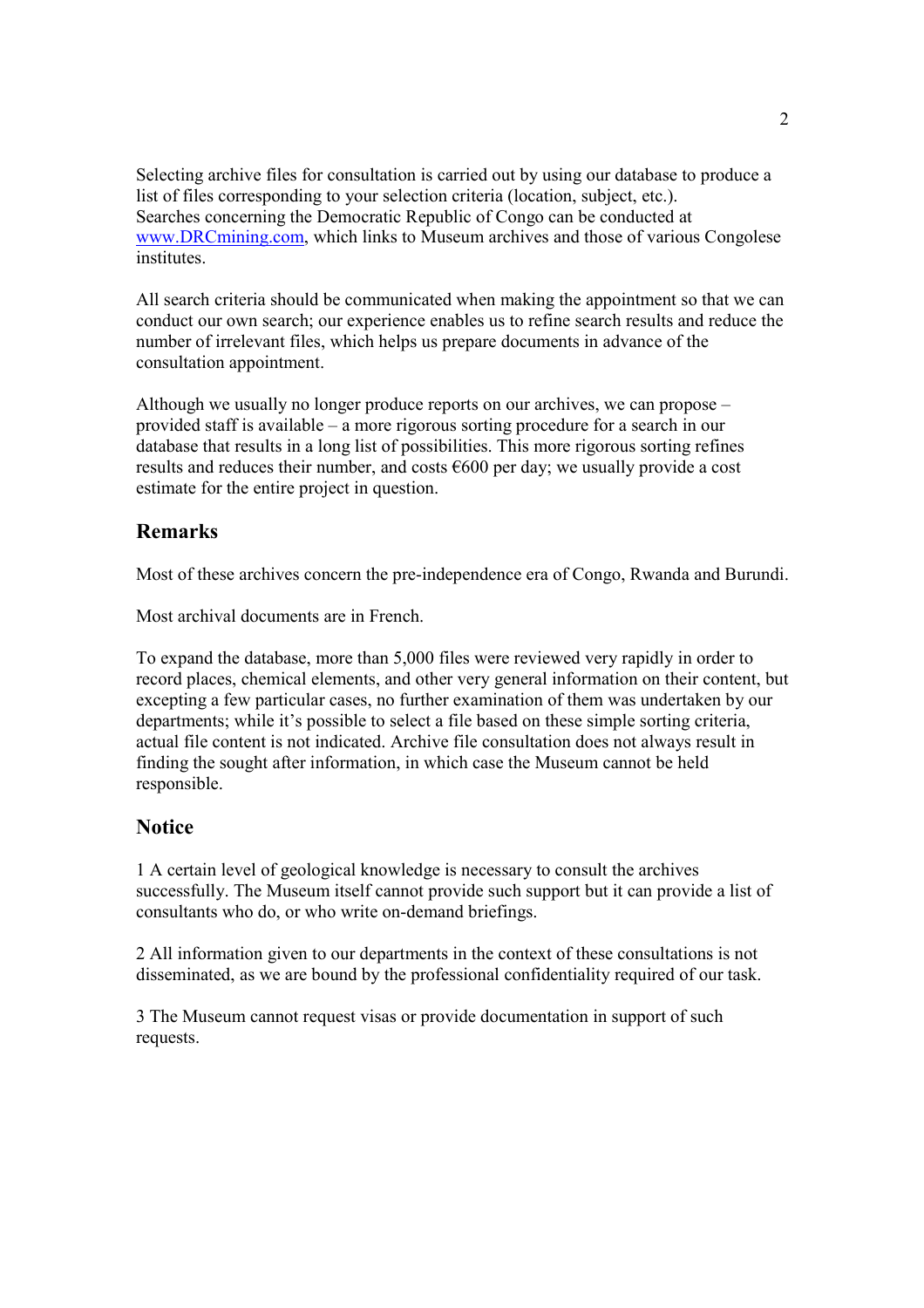### Rules and forms of payment

Payment for consultations is made at the end of each working day, unless specified otherwise by our services.

For more than three hours of consultation on any given day, a full day ( $\epsilon$ 400) will be billed; for less, half the daily fee  $(\epsilon 200)$  will be billed.

In the case of pre-consultation preparation carried out by the Museum, such work will begin once the Museum receives the payment amount agreed to in advance.

Payments must be made in euro before our Accounting Department closes (4 p.m.). Cash and credit cards are accepted; in the case of advance payment, bank transfer to the Museum's account or online payment is accepted (see below).

At the time of payment, the visitor will be provided a bill. Additional time is required to print a receipt, which our administration will send by post to the address provided by the visitor.

#### Museum bank information:

All bank fees are paid by the client.

Bank accounts: DE POST NV Muntcentrum (1000) Bruxelles BELGIQUE IBAN: BE21 6792 0078 0603 BIC-CODE: PCHQBEBB or BNP-PARIBAS FORTIS Warandeberg 3 (1000) Bruxelles BELGIQUE IBAN: BE93 2300 5434 4167 BIC-CODE : GEBABEBB

#### Credit cards:

Accepted: VISA, MASTERCARD, EUROCARD, AMERICAN EXPRESS Contact address: account@africamuseum.be

For online payment, please provide your card number, expiration date, CVV2-CVC2 code and your signature.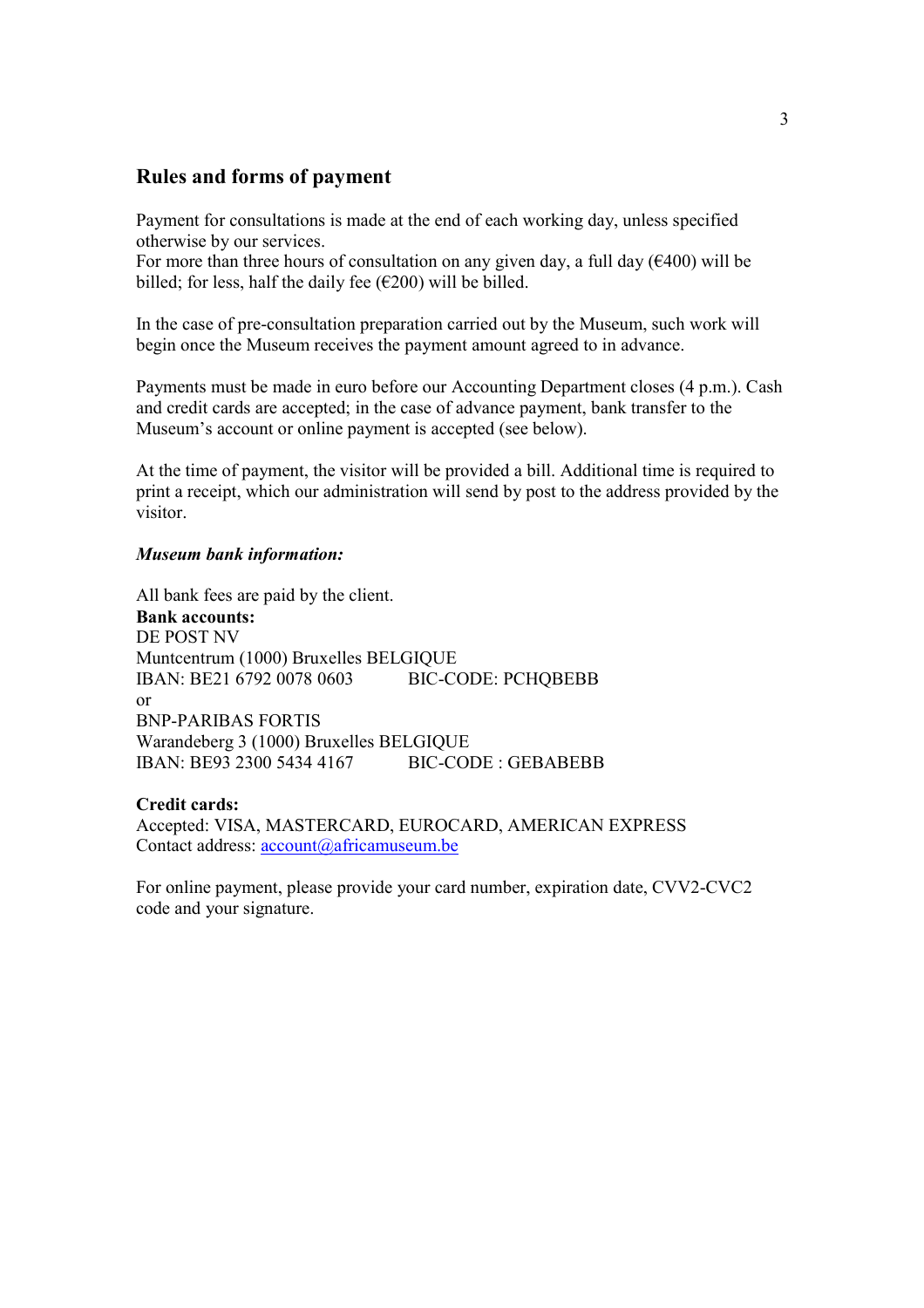### Access to the Department

Musée royal de l'Afrique centrale (MRAC) Leuvensesteenweg 13 3080 Tervuren - Belgique Tél (+32) 02 769 52 11 Fax (+32) 02 769 56 38

The Royal Museum for Central Africa is made up of several buildings. The Department of Geology is located in the building A (Colonial Palace), with the entrance at door A1 (see arrow map below). The carpark is in front of the Colonial Palace.



A. The Colonial Palace is the oldest building of the museum. It accomodates a reception room and also scientific departments. The Department of Geology as well as the section of Prehistory and Archeology are sheltered in the south wing. The north wing shelters the sections of Entomology and Invertebrates non-insects.

B. The Director's Pavilion groups together a certain number of administrative functions as the secretariat, the administration, the accounting and the human resources.

C. The Museumbuilding is accessible to the public. You can visit the permanent and the temporary exhibitions. The attic shelters workshops and offices of the sections of Education  $\&$  Culture as well as Museology.

D. In the Stanley Pavilion you find the History of the Colonial period section.

E. The CAPA building shelters the sections of Ethnography, Ethosociology, Ethnohistory, Linguistics, Musicology, Collection Management, Wood Biology, Geomorphology, Vertebrates and ICT.

- Here you find also the central library.
- F. The building Finances shelters the section of Contemporay History.
- G. This building shelters the section of Publications.

#### By car

#### Coming from Leuven - Liège

Take the E40 motorway in leading to Brussels, leave the motorway at Bertem and take N3 in direction of Tervuren. Enter Tervuren and continue on Leuvensesteenweg to the Museum. The carpark is located opposite the Museum.